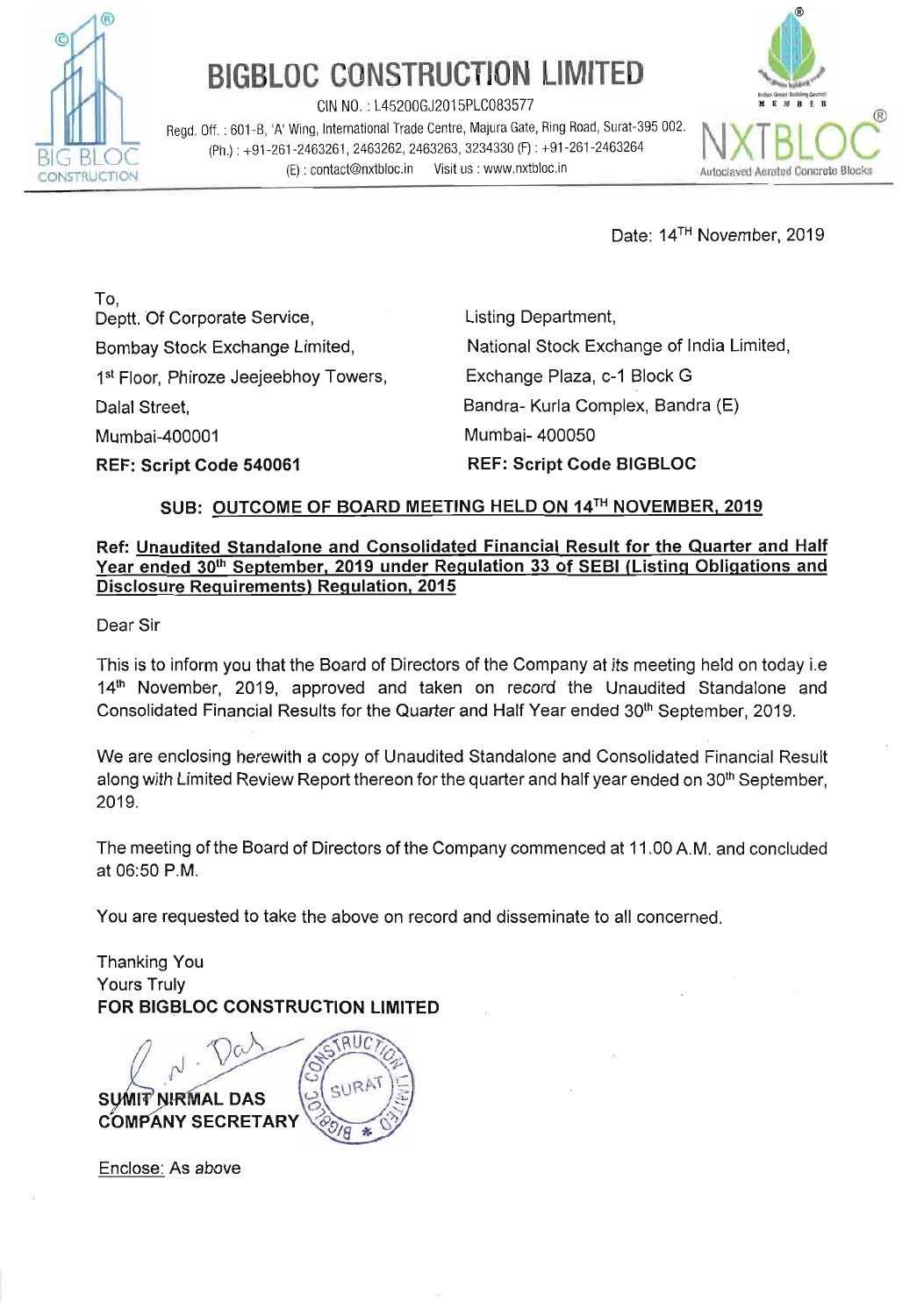CIN: L45200GJ2015PLCO83577

Regd. Office: N601-6, International Trade Centre, Majura Gate. Ring Road, Surat 395002, Gujarat, India Ph: 0261-2463261162163 Fax: 0261-2463264 Email : bigblockconstructionItd@gmail.com

#### Unaudited Standalone Financial Results for the Quarter and Half year ended 30th September 2019

|                    |                                                                             |                              |                          |                          |                          | (₹ in Lakhs)             |                          |
|--------------------|-----------------------------------------------------------------------------|------------------------------|--------------------------|--------------------------|--------------------------|--------------------------|--------------------------|
|                    |                                                                             | <b>Quarter Ended</b>         |                          |                          | Half year Ended          |                          | Year<br>Ended            |
| <b>Particulars</b> |                                                                             | 30.09.2019                   | 30.06.2019               | 30.09.2018               | 30.09.2019               | 30.09.2018               | 31.03.2019               |
|                    |                                                                             | (Unaudited)                  | (Unaudited)              | (Unaudited)              | (Unaudited)              | (Unaudited)              | (Audited)                |
|                    | <b>INCOME</b>                                                               |                              |                          |                          |                          |                          |                          |
|                    | <b>Revenue From Operations</b>                                              | 1980.72                      | 2128.68                  | 2526.79                  | 4109.40                  | 4413.74                  | 9506.42                  |
| Ш                  | Other Income                                                                | 11.16                        | 16.34                    | 14.32                    | 27.49                    | 14.33                    | 119.59                   |
| Ш                  | Total Income (I+II)                                                         | 1991.87                      | 2145.02                  | 2541.10                  | 4136.89                  | 4428.06                  | 9626.01                  |
| IV                 | <b>EXPENSES</b>                                                             |                              |                          |                          |                          |                          |                          |
|                    | Cost of materials consumed                                                  | 767.33                       | 693.93                   | 628.16                   | 1461.26                  | 1024.30                  | 2130.99                  |
|                    | Purchases of Stock-in-Trade                                                 | 174,01                       | 211.79                   | 530.58                   | 385.80                   | 752.70                   | 2231.86                  |
|                    | Changes in inventories of finished goods,                                   | (44.39)                      | 74.19                    | (47.37)                  | 29.80                    | (118.07)                 | 34.14                    |
|                    | Stock-in-Trade and work-in-progress                                         |                              |                          |                          |                          |                          |                          |
|                    | Employee benefits expense                                                   | 229.83                       | 209.39                   | 210.92                   | 439.23                   | 423.61                   | 887.17                   |
|                    | Finance costs                                                               | 69.39                        | 75.02                    | 78.47                    | 144.41                   | 152.03                   | 355.58                   |
|                    | Depreciation and amortization expense                                       | 91.92                        | 91.48                    | 80.36                    | 183.40                   | 159.70                   | 328.98                   |
|                    | Other expenses                                                              | 694.13                       | 769.31                   | 981.38                   | 1463.44                  | 1845.13                  | 3460.51                  |
|                    | Total expenses (IV)                                                         | 1982.23                      | 2125.11                  | 2462.50                  | 4107.34                  | 4239.41                  | 9429.23                  |
| V                  | Profit/(loss) before exceptional items and tax<br>$(I - IV)$                | 9.65                         | 19.91                    | 78.60                    | 29.55                    | 188.65                   | 196.77                   |
| VI                 | Exceptional Items                                                           |                              |                          |                          |                          |                          |                          |
|                    | VII Profit/(loss) before tax (V-VI)                                         | 9.65                         | 19.91                    | 78.60                    | 29.55                    | 188.65                   | 196.77                   |
|                    | Tax expense:                                                                |                              |                          |                          |                          |                          |                          |
|                    | VIII (1) Current tax                                                        | 4.84                         | 8.15                     | 19.65                    | 12.99                    | 110.42                   | 101.73                   |
|                    | (2) Deferred tax                                                            | (32.97)                      | (2.62)                   | 2.22                     | (35.59)                  | (57.94)                  | (53.47)                  |
|                    | IX Profit (Loss) for the period from continuing<br>operations (VII-VIII)    | 37.78                        | 14.37                    | 56.74                    | 52.15                    | 136.17                   | 148.51                   |
| х                  | Profit/(loss) from discontinued operations                                  |                              | $\overline{\phantom{a}}$ |                          | $\overline{\phantom{a}}$ | $\overline{\phantom{a}}$ | $\overline{\phantom{a}}$ |
| XI                 | Tax expense of discontinued operations                                      | $\overline{\phantom{a}}$     | $\overline{\phantom{a}}$ | $\overline{\phantom{a}}$ | $\overline{\phantom{a}}$ | $\overline{\phantom{a}}$ | $\overline{\phantom{a}}$ |
|                    | XII Profit/(loss) from Discontinued operations<br>(after tax) $(X-XI)$      |                              |                          |                          | $\overline{\phantom{0}}$ | $\overline{\phantom{0}}$ |                          |
|                    | XIII Profit/(loss) for the period (IX+XII)                                  | 37.78                        | 14.37                    | 56.74                    | 52.15                    | 136.17                   | 148.51                   |
|                    | XIV Other Comprehensive Income                                              |                              |                          |                          |                          |                          |                          |
|                    | A $(i)$ Items that will not be reclassified to<br>profit or loss            |                              |                          |                          |                          | $\tilde{\phantom{a}}$    |                          |
| $\bar{z}$          | (ii) Income tax relating to items that will not                             |                              |                          |                          |                          |                          |                          |
|                    | be reclassified to profit or loss                                           |                              |                          |                          |                          |                          |                          |
|                    | $B(i)$ Items that will be reclassified to profit or                         |                              |                          |                          |                          |                          |                          |
|                    | loss                                                                        |                              |                          |                          |                          |                          |                          |
|                    | (ii) Income tax relating to items that will be                              |                              |                          |                          |                          |                          |                          |
|                    | reclassified to profit or loss                                              |                              |                          |                          |                          |                          |                          |
|                    | XV Total Comprehensive Income for the period                                | 37.78                        | 14.37                    | 56.74                    | 52.15                    | 136.17                   | 148.51                   |
|                    | (XIII+XIV) (Comprising Profit (Loss) and                                    |                              |                          |                          |                          |                          |                          |
|                    | Other Comprehensive Income for the period)                                  |                              |                          |                          |                          |                          |                          |
|                    | XVI Earnings per equity share (for continuing                               |                              |                          |                          |                          |                          |                          |
|                    | operation):                                                                 |                              |                          |                          |                          |                          |                          |
|                    | (1) Basic                                                                   | 0.27                         | 0.10                     | 0.40                     | 0.37                     | 0.96                     | 1.05                     |
|                    | (2) Diluted                                                                 | 0.27                         | 0.10                     | 0.40                     | 0.37                     | 0.96                     | 1.05                     |
|                    | XVII Earnings per equity share (for discontinued                            |                              |                          |                          |                          |                          |                          |
|                    | operation):                                                                 |                              |                          |                          |                          |                          |                          |
|                    | (1) Basic                                                                   | $\qquad \qquad \blacksquare$ | $\overline{\phantom{a}}$ | -                        | $\overline{\phantom{0}}$ | $\overline{\phantom{a}}$ |                          |
|                    | (2) Diluted                                                                 |                              |                          |                          | $\tilde{}$               | $\overline{\phantom{a}}$ |                          |
|                    | XVII Earnings per equity share(for discontinued &<br>continuing operations) |                              |                          |                          |                          |                          |                          |
|                    | (1) Basic                                                                   | 0.27                         | 0.10                     | 0.40                     | 0.37                     | 0.96                     | 1.05                     |
|                    | (2) Diluted                                                                 | 0.27                         | 0.10                     | 0.40                     | 0.37                     | 0.96                     | 1.05                     |
|                    |                                                                             |                              |                          |                          |                          |                          |                          |

Naresh Salvos



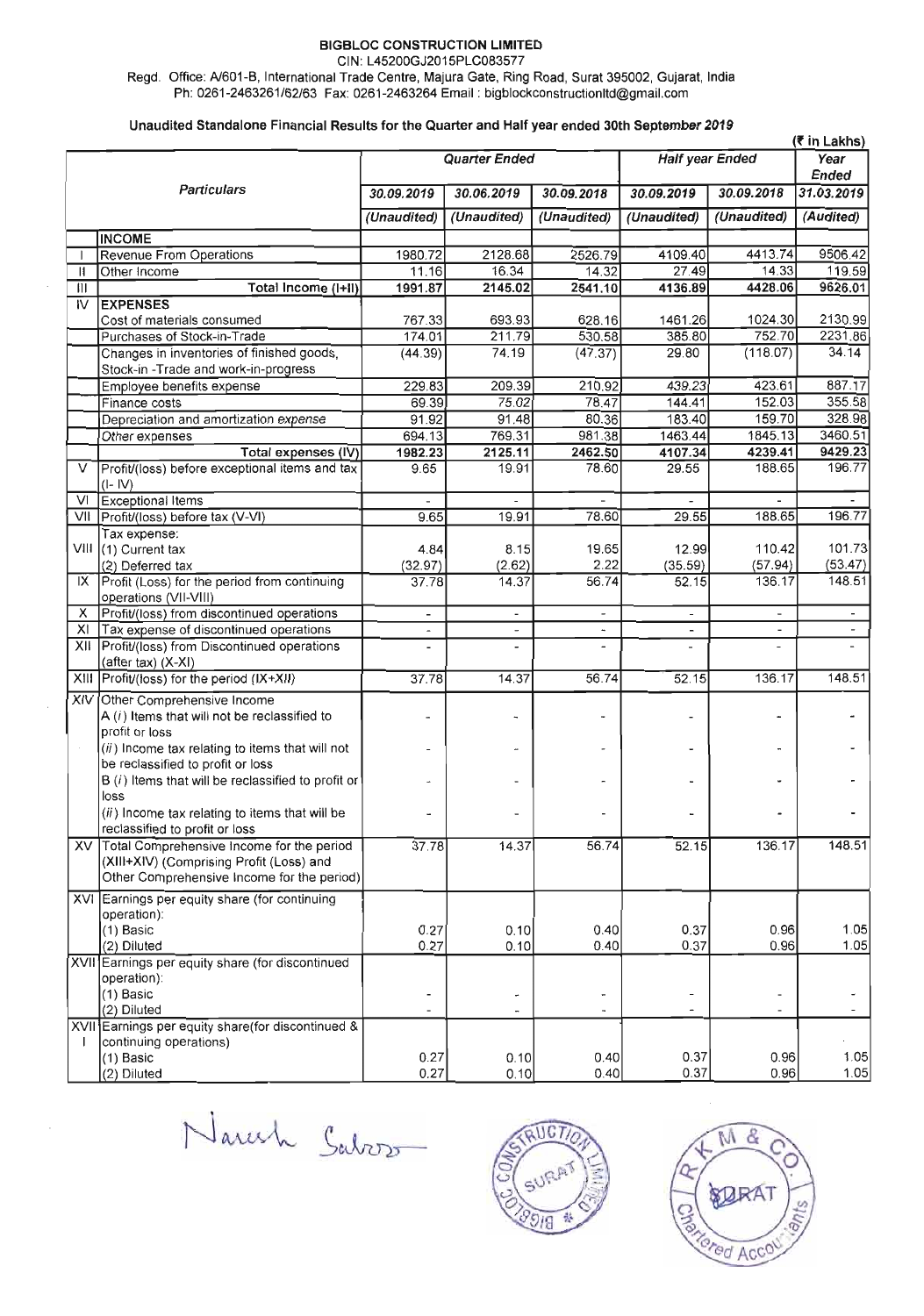NOTES:-

- 1 The above Unaudited Standalone Financial Results were reviewed by the Audit Committee and thereafter approved at the meeting of the Board of Directors of the Company held on 14th November 2019.
- **2** There has been an increase in raw material cost as compared to Previous year mainly due to around 25% increase in prices of Cement.
- 3 Raw material cost is showing an increase as earlier one item of raw material was billed excluding transportation cost, however from the current financial year, the same is being billed including freight charges. Transport cost is included in Other Expenses.
- 4 There is reversal in Deferred Tax Provision as the Tax rate has been reduced from 27.82% to 25.17% in the current
- 5 The Board of Directors at its meeting held on May 25, 2018 approved allotment of 500,000 (Five lakhs) warrants convertible into equivalent number of equity shares on preferential basis at Rs 180 per share. The warrants are antidilutive in nature, hence their effect is not given in Dilutive EPS.
- 6 The Company has only one segment (AAC Block), therefore segment reporting is not applicable.
- 7 The Figures of quarter ended on 30th September, 2019 are the balancing figures between year to date (Six months) figures up to the second quarter ended on 30th September, 2019 and published unaudited figures in respect of the quarter ended on 30th June, 2019.
- 8 Figures of previous period have been regrouped/ reclassified wherever necessary to facilitate comparison.

Place: Surat Date: 14th November 2019



**Naresh Saboo Managing Director** 

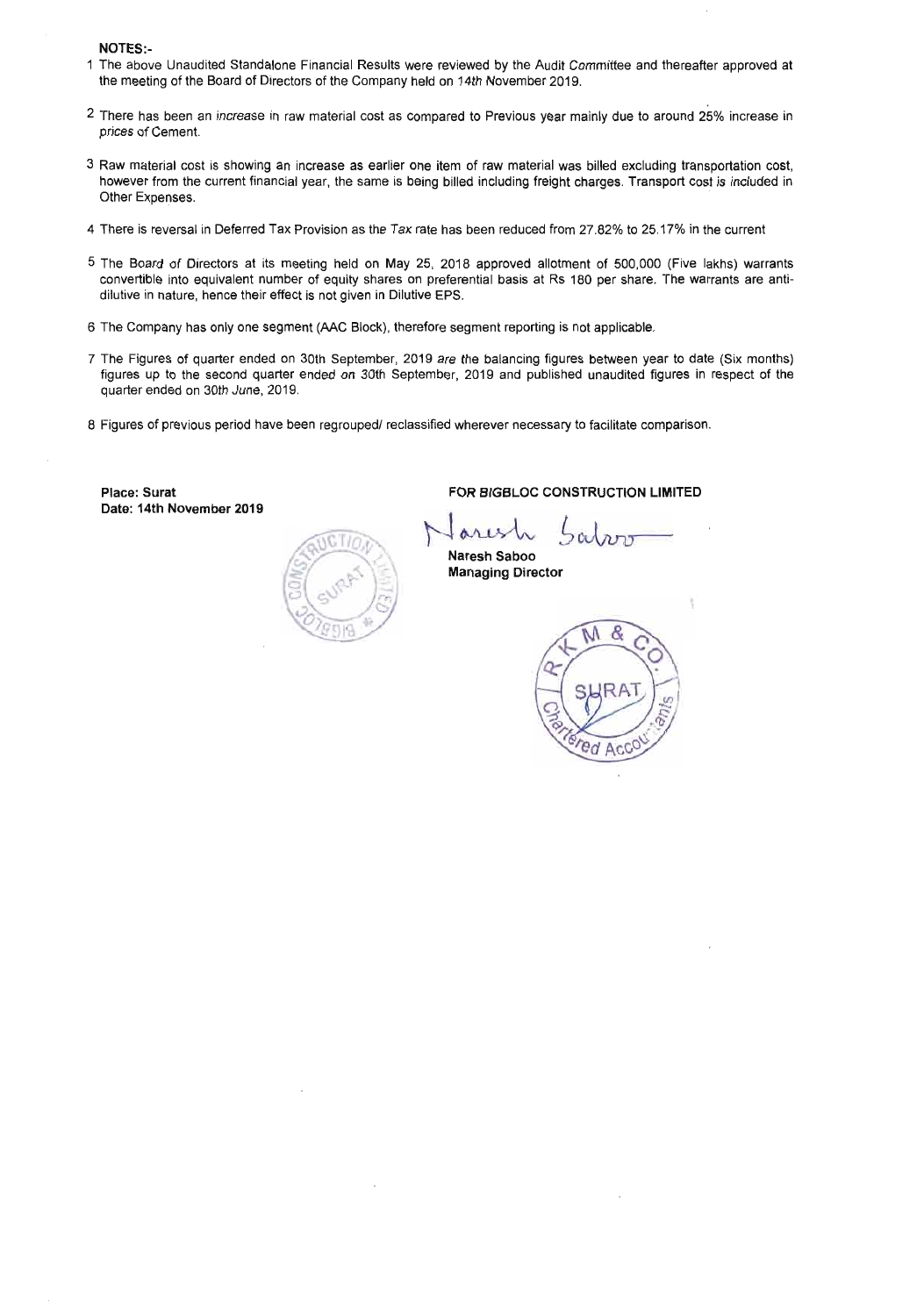**CIN:** L45200GJ2015PLCO83577

Regd. Office: Al601-B, International Trade Centre, Majura Gate, Ring Road, Surat 395002, Gujarat, India Ph: 0261-2463261162163 Fax: 0261-2463264 Email : bigblockconstructionItd@gmail.com

### UNAUDITED STANDALONE STATEMENT OF ASSETS AND LIABILITIES

**(7** in Lakhs)

| (र in Lakhs)                                  |                           |                       |  |  |  |
|-----------------------------------------------|---------------------------|-----------------------|--|--|--|
| <b>Sr No Particulars</b>                      | As at 30th September 2019 | As at 31st March 2019 |  |  |  |
|                                               | (Unaudited)               | (Audited)             |  |  |  |
| <b>ASSETS</b>                                 |                           |                       |  |  |  |
| 1 Non-Current Assets                          |                           |                       |  |  |  |
| (a) Property, Plant and Equipment             | 3868.21                   | 4024.52               |  |  |  |
| (b) Capital Work-in-Progress                  | 15.95                     |                       |  |  |  |
| (c) Other Intangible Assets                   | 1.55                      | 2.05                  |  |  |  |
| (d) Financial Assets                          |                           |                       |  |  |  |
| (i) Investments                               | 24.99                     | 24.99                 |  |  |  |
| (ii) Loans                                    | 38.34                     | 38.14                 |  |  |  |
| (e) Other Non-Current Assets                  | 28.78                     | 14.33                 |  |  |  |
| <b>Total Non-Current Assets</b>               | 3977.82                   | 4104.03               |  |  |  |
| 2 Current Assets                              |                           |                       |  |  |  |
| (a) Inventories                               | 534.12                    | 655.36                |  |  |  |
| (b) Financial Assets                          |                           |                       |  |  |  |
| (i) Trade Receivables                         | 1863.78                   | 2042.62               |  |  |  |
| (ii) Cash & Cash Equivalents                  | 76.10                     | 48.91                 |  |  |  |
| (iii) Loans                                   | 1088.37                   | 1106.44               |  |  |  |
| (c) Other Current Assets                      | 931.97                    | 661.30                |  |  |  |
| <b>Total Current Assets</b>                   | 4494.35                   | 4514.63               |  |  |  |
| <b>Total Assets</b>                           | 8472.17                   | 8618.66               |  |  |  |
|                                               |                           |                       |  |  |  |
| <b>EQUITY AND LIABILITIES</b>                 |                           |                       |  |  |  |
| A Equity                                      |                           |                       |  |  |  |
| (a) Equity Share Capital                      | 1415.76                   | 1415.76               |  |  |  |
| (b) Other Equity                              | 1665.07                   | 1612.92               |  |  |  |
| (c) Share Capital & Premium pending allotment |                           |                       |  |  |  |
| <b>Total Equity</b>                           | 3080.83                   | 3028.68               |  |  |  |
| <b>B</b> Liabilities                          |                           |                       |  |  |  |
| 1 Non-Current Liabilities                     |                           |                       |  |  |  |
| (a) Financial Liabilities                     |                           |                       |  |  |  |
| (i) Borrowings                                | 728.34                    | 846.36                |  |  |  |
| (b) Deferred Tax Liabilities (net)            | 291.23                    | 326.82                |  |  |  |
| (c) Other Non-Current Liabilities             | 4.00                      | 4.00                  |  |  |  |
| <b>Total Non-Current Liabilities</b>          | 1023.57                   | 1177.19               |  |  |  |
|                                               |                           |                       |  |  |  |
| 2 Current Liabilities                         |                           |                       |  |  |  |
| (a) Financial liabilities                     |                           |                       |  |  |  |
| (i) Borrowings                                | 2673.59                   | 2308.59               |  |  |  |
| (ii) Trade Payables                           | 1232.41                   | 1295.39               |  |  |  |
| (iii) Other Financial liabilities             | 271.73                    | 596.74                |  |  |  |
| (b) Other Current Liabilities                 | 80.90                     | 108.65                |  |  |  |
| (c) Current Tax Liabilities                   | 109.14                    | 103.42                |  |  |  |
| <b>Total Current Liabilities</b>              | 4367.77                   | 4412.80               |  |  |  |
| <b>Total Liabilities</b>                      | 5391.35                   | 5589.99               |  |  |  |
| <b>Total Equity and Liabilities</b>           | 8472.17                   | 8618.66               |  |  |  |

Salzon

Naresh Saboo Managing Director



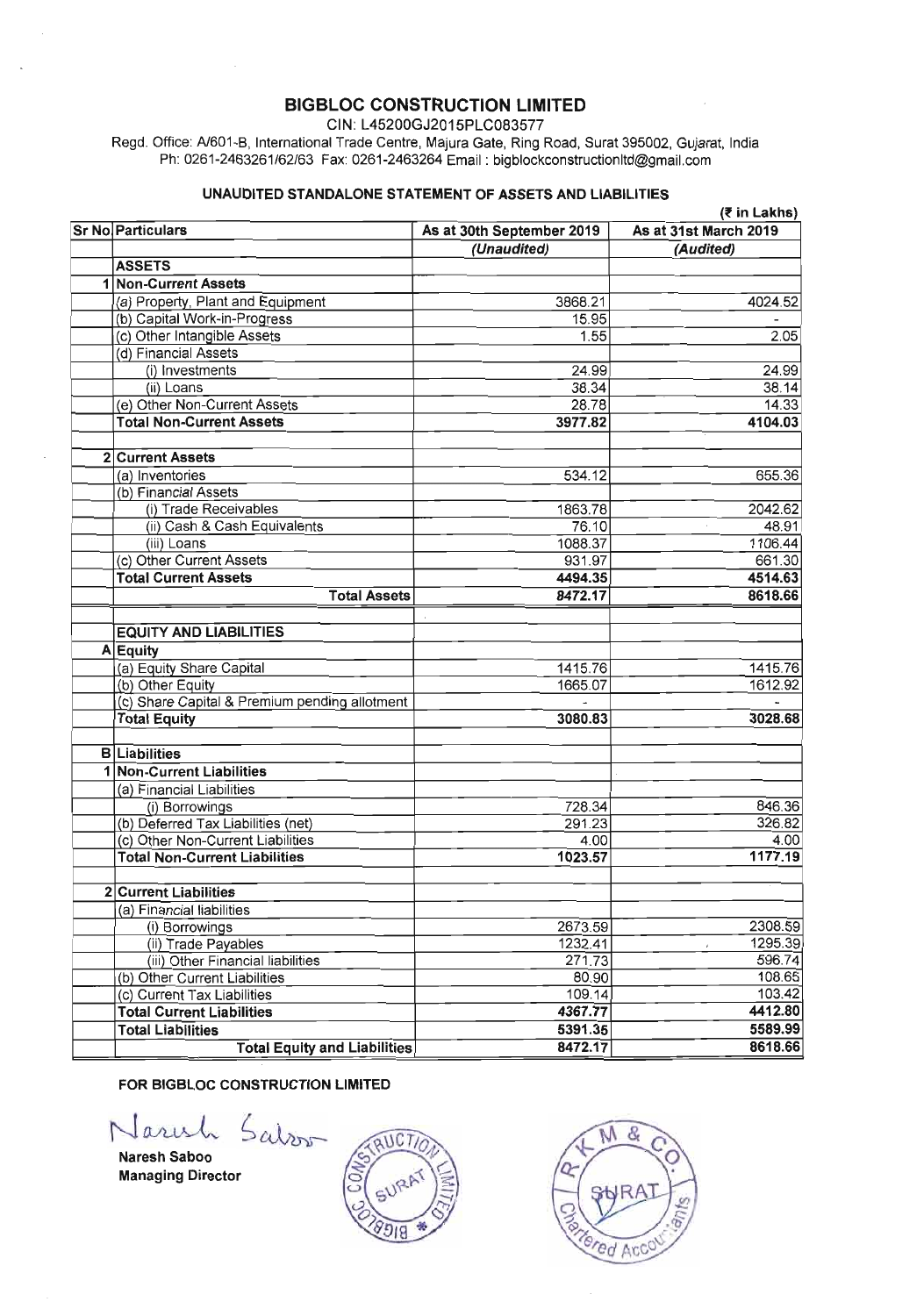| <b>PARTICULARS</b>                                                                                                                                                                                                                                                                                                                                                   | Half year ended<br>30th September,<br>2019                     | (₹ in Lakhs)<br><b>Half year ended</b><br>30th September,<br>2018      |
|----------------------------------------------------------------------------------------------------------------------------------------------------------------------------------------------------------------------------------------------------------------------------------------------------------------------------------------------------------------------|----------------------------------------------------------------|------------------------------------------------------------------------|
|                                                                                                                                                                                                                                                                                                                                                                      | (Unaudited)                                                    | (Unaudited)                                                            |
| A. CASH FLOW FROM OPERATING ACTIVITIES                                                                                                                                                                                                                                                                                                                               |                                                                |                                                                        |
| Net Profit before tax and extra-ordinary items                                                                                                                                                                                                                                                                                                                       | 29.55                                                          | 188.65                                                                 |
| <b>ADJUSTMENTS FOR:</b><br>Depreciation & Amortization<br>1.<br>Interest Received Classified as Investment Cash Flows<br>2                                                                                                                                                                                                                                           | 183.40<br>(20.81)                                              | 159.70<br>(0.15)                                                       |
| <b>OPERATING PROFIT BEFORE WORKING CAPITAL CHANGES</b>                                                                                                                                                                                                                                                                                                               | 192.14                                                         | 348.20                                                                 |
| <b>ADJUSTMENTS FOR:</b>                                                                                                                                                                                                                                                                                                                                              |                                                                |                                                                        |
| (Increase) / Decrease in Trade Receivables<br>1.<br>2 (Increase) / Decrease in Other Assets<br>3 (Increase) / Decrease in Inventories<br>4 Increase / (Decrease) in Trade Payable<br>5 Increase / (Decrease) in Other Financial Liabilities<br>6 Increase / (Decrease) in Other Current Liabilities<br>Increase / (Decrease) in Other Non- Current Liabilities<br>7. | 178.84<br>(287.07)<br>121.24<br>(62.97)<br>(325.02)<br>(27.75) | (516.85)<br>(210.49)<br>(104.59)<br>560.59<br>79.33<br>74.16           |
| <b>CASH GENERATED FROM OPERATIONS</b>                                                                                                                                                                                                                                                                                                                                | (210.58)                                                       | 230.35                                                                 |
| Income Taxes Paid<br>1.<br><b>NET CASH FROM OPERATING ACTIVITIES</b>                                                                                                                                                                                                                                                                                                 | 1.95<br>(208.64)                                               | (143.31)<br>87.04                                                      |
| <b>B. CASH FLOW FROM INVESTMENT ACTIVITIES</b>                                                                                                                                                                                                                                                                                                                       |                                                                |                                                                        |
| 1 Payment for Property, Plant & Equipment<br>2 (Increase) / Decrease in Loans & Deposits<br>3 (Increase) / Decrease in Investments<br>4 Interest Received<br><b>NET CASH USED IN INVESTMENT ACTIVITIES</b>                                                                                                                                                           | (42.55)<br>17.87<br>$\overline{a}$<br>20.81<br>(3.87)          | (140.46)<br>(212.92)<br>0.15<br>(353.23)                               |
| C. CASH FLOW FROM FINANCING ACTIVITIES                                                                                                                                                                                                                                                                                                                               |                                                                |                                                                        |
| 1 Increase/(Decrease) in Working Capital from Bank<br>2 Increase/(Decrease) in Term Loans<br>3 Money Received against Share Warrant issued<br>4 Dividend Paid<br>5 Dividend Distribution Tax Paid<br>6 Proceeds from Unsecured Loans<br><b>NET CASH FROM FINANCING ACTIVITIES</b>                                                                                    | 72.27<br>(118.02)<br>(7.28)<br>292.73<br>239.70                | (62.21)<br>(254.33)<br>225.00<br>(35.39)<br>(7.28)<br>431.48<br>297.27 |
| <b>NET INCREASE IN CASH &amp; CASH EQUIVALENTS</b>                                                                                                                                                                                                                                                                                                                   | 27.19                                                          | 31.07                                                                  |
| CASH AND CASH EQUIVALENTS (OPENING)                                                                                                                                                                                                                                                                                                                                  | 48.91                                                          | 84.22                                                                  |
| CASH AND CASH EQUIVALENTS (CLOSING)                                                                                                                                                                                                                                                                                                                                  | 76.10                                                          | 115.29                                                                 |

### Standalone Cash Flow Statement for half year ended on 30th September, 2019

## FOR BIGBLOC CONSTRUCTION LIMITED

Jariel  $Su$  $\Gamma$ 

Naresh Saboo Managing Director



х ed Acc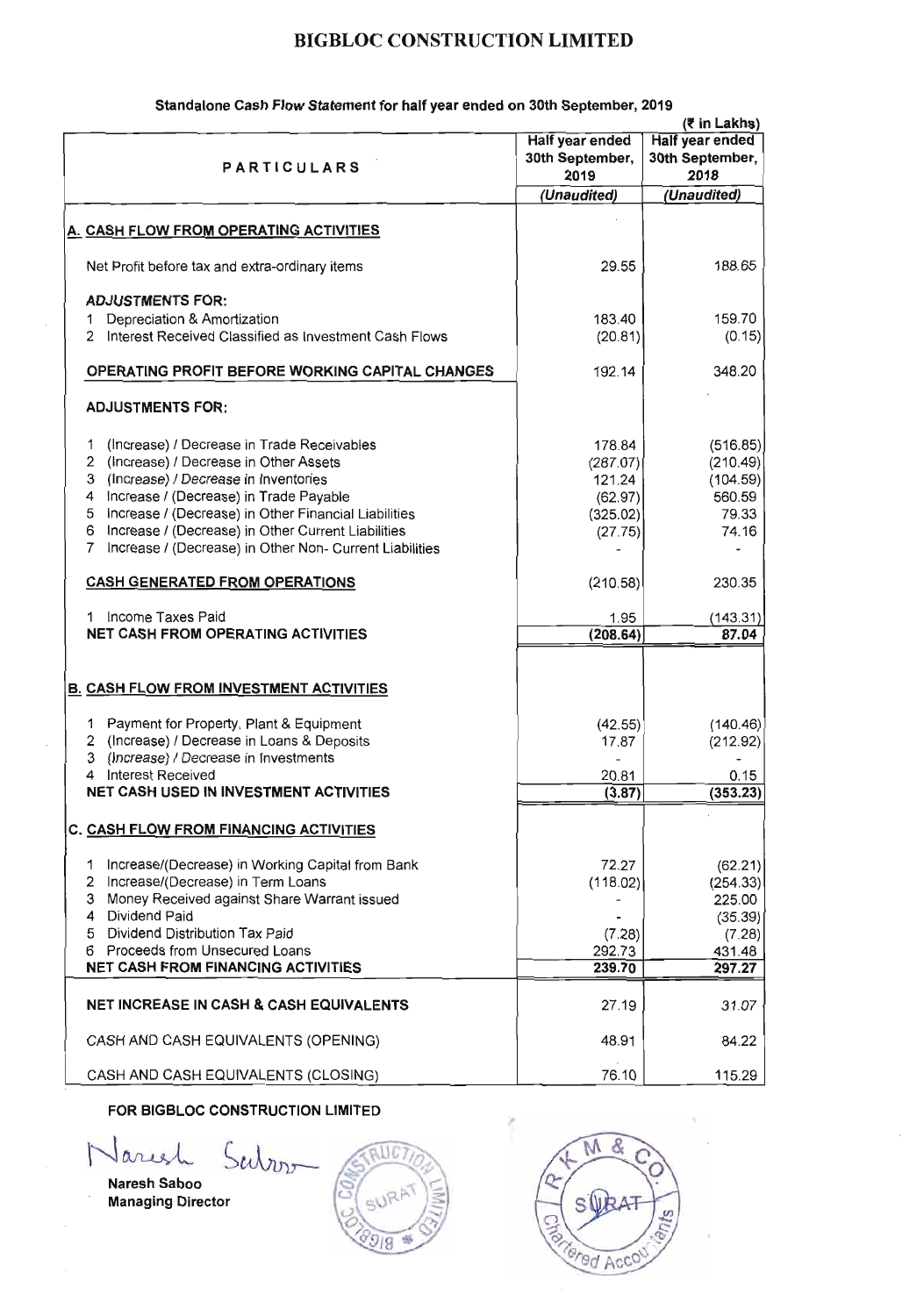

## **INDEPENDENT AUDITOR'S LIMITED REVIEW REPORT**

## To, Board of Directors of **BIGBLOC CONSTRUCTION LIMITED**

- 1. We have reviewed the unaudited financial results of **BIGBLOC CONSTRUCTION LIMITED** ('the Company') for the quarter and six months ended September 30, 2019. which are included in the accompanying 'Unaudited Standalone Financial Results for the Quarter and Six Months Ended September 30, 2019, the statement of assets and liabilities as on that date and the statement of cash flows for the six months ended on that date (the "Statement"). The Statement has been prepared by the Company pursuant to Regulation 33 of the Securities and Exchange Board of India (Listing Obligations and Disclosure Requirements) Regulations, 2015 (the "Listing Regulations, 2015"), which has been initialed by us for identification purposes. Attention is drawn to the fact that the statement of cash flows for the corresponding period from April 01, 2018 to September 30, 2018, as reported in review. the Statement have been approved by the Board of Directors, but have not been subjected to
- 2. This Statement, which is the responsibility of the Company's Management and approved by the Board of Directors, has been prepared in accordance with the recognition and measurement principles laid down in Indian Accounting Standard 34 "Interim Financial Reporting" ("Ind AS 34"), prescribed under Section 133 of the Companies Act, 2013, and other accounting principles generally accepted in India. Our responsibility is to express a conclusion on the Statement based on our review.
- 3. We conducted our review of the Statement in accordance with the Standard on Review Engagements (SRE) 2410 "Review of Interim Financial Information Performed by the Independent Auditor of the Entity", issued by the Institute of Chartered Accountants of India. This standard requires that we plan and perform the review to obtain moderate assurance as to whether the financial statements are free of material misstatement. A review is limited primarily to inquiries of company personnel and analytical procedures applied to financial data and thus provide less assurance than an audit. We have not performed an audit and accordingly, we do not express an audit opinion.

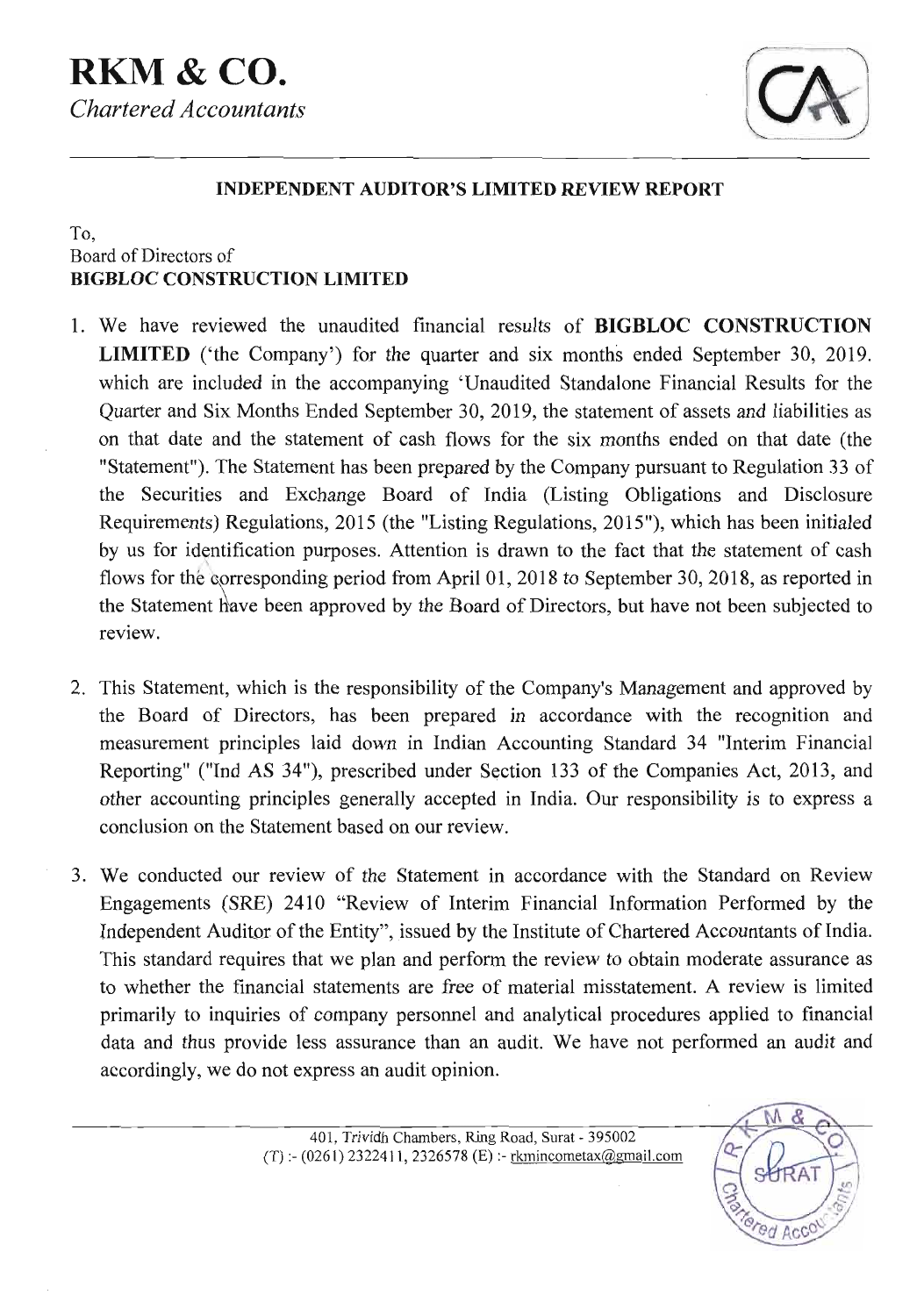**RKM** & **CO.**  *Chartered Accountants* 



- 4. *Based on information provided to us by the management, the company has not provided for*  Post Employment Benefits and other long term employee benefits under Defined Benefit *Plans on accrual basis but provides the same as and when they become due for payment. This method of accounting of Post Employment Benefits and other long term employee benefits under Defined Benefit Plans is in deviation with Ind AS* - *19 on Employee Benefits. As there is no actuarial report or basis of calculation available with the management of such Post Employment Benefits and other long term employee benefits, the quantum of deviation cannot be ascertained.* If *the company had followed the method accounting as per Ind AS* - *19, then employee benefit expense would have increased and correspondingly Profit for the period would have reduced.*
- Based on our review of the Statement conducted as above, *with the exception of the matter*  5. *described in the preceding paragraph no. 4, nothing has come to our attention that causes us* to believe that the accompanying statement of unaudited financial results prepared in accordance with applicable accounting standards and other recognized accounting practices and policies has not disclosed the information required to be disclosed in terms of Regulation 33 of the SEBI (Listing Obligations and Disclosure Requirements) Regulations, 2015 including the manner in which it is to be disclosed, or that it contains any material misstatement.

**For RKM** & **CO.**  *Chartered Accountants*  **Firm Registration No.: 108553W** 

 $Mg$ **SURAT (Deepak V. Bhatia) J, Partner Membership No. 102465 UDIN: 19102465AAAAHP5452** 

**Surat, 14th November, 2019**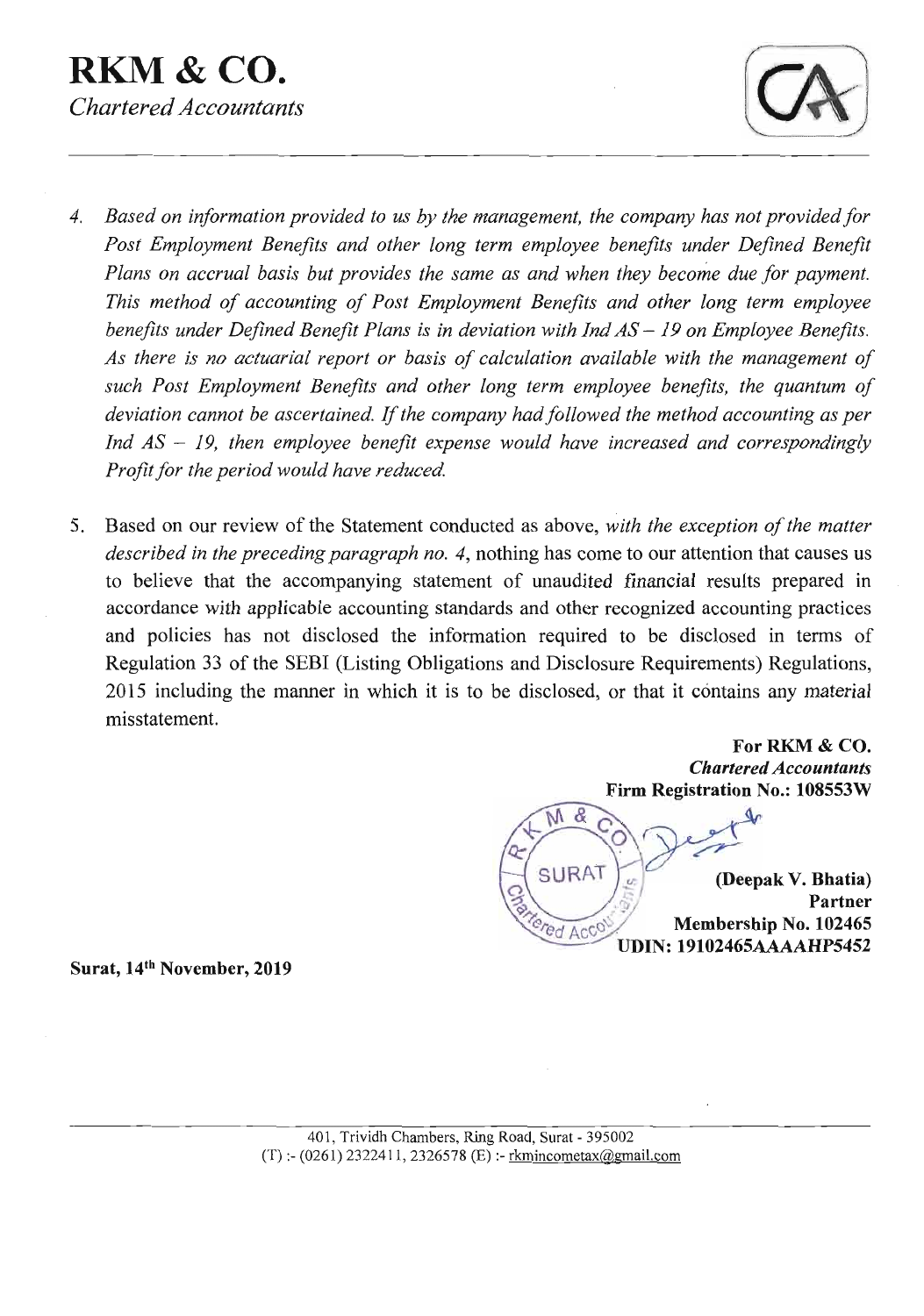CIN: L45200GJ2015PLC083577

Regd. Ofice: A1601 **-6,** International Trade Centre, Majura Gate, Ring Road, Surat 395002, Gujarat, India Ph: 0261-2463261162163 Fax: 0261-2463264 Email : **bigblockconstructionItd@gmail.corn** 

#### Unaudited Consolidated Financial Results for the Quarter and Half year ended 30th September 2019

| (₹ in Lakhs)   |                                                     |                          |                      |                          |                          |
|----------------|-----------------------------------------------------|--------------------------|----------------------|--------------------------|--------------------------|
|                |                                                     |                          | <b>Quarter Ended</b> | <b>Half year Ended</b>   | Year Ended               |
|                | <b>Particulars</b>                                  | 30.09.2019               | 30.06.2019           | 30.09.2019               | 31.03.2019               |
|                |                                                     | (Unaudited)              | (Unaudited)          | (Unaudited)              | (Audited)                |
|                | <b>INCOME</b>                                       |                          |                      |                          |                          |
|                | Revenue From Operations                             | 2877.25                  | 2962.32              | 5839.57                  | 10007.91                 |
| Н              | Other Income                                        | 11.19                    | 16.84                | 28.02                    | 29.31                    |
| Ш              | Total Income (I+II)                                 | 2888.43                  | 2979.16              | 5867.59                  | 10037.21                 |
| $\overline{W}$ | <b>EXPENSES</b>                                     |                          |                      |                          |                          |
|                | Cost of materials consumed                          | 1202.82                  | 1079.34              | 2282.16                  | 2746.15                  |
|                | Purchases of Stock-in-Trade                         | 65.39                    | 73.02                | 138.42                   | 1369.13                  |
|                | Changes in inventories of finished goods,           | (48.76)                  | 78.76                | 30.00                    | 19.19                    |
|                | Stock-in - Trade and work-in-progress               |                          |                      |                          |                          |
|                | Employee benefits expense                           | 334.06                   | 293.66               | 627.72                   | 1058.33                  |
|                | Finance costs                                       | 107.60                   | 113.85               | 221.45                   | 434.05                   |
|                | Depreciation and amortization expense               | 120.86                   | 120.23               | 241.09                   | 376.56                   |
|                | Other expenses                                      | 1078.10                  | 1191.67              | 2269.77                  | 4125.47                  |
|                | Total expenses (IV)                                 | 2860.08                  | 2950.52              | 5810.60                  | 10128.89                 |
| $\vee$         | Profit/(loss) before exceptional items and tax      | 28.36                    | 28.63                | 56.99                    | (91.68)                  |
|                | $(I - IV)$                                          |                          |                      |                          |                          |
| VI             | Exceptional Items                                   |                          |                      |                          |                          |
| VII            | Profit/(loss) before tax (V-VI)                     | 28.36                    | 28.63                | 56.99                    | (91.68)<br>$\mathcal{L}$ |
|                | Tax expense:                                        |                          |                      |                          |                          |
|                | VIII (1) Current tax                                | 4.84                     | 8.15                 | 12.99                    | 101.73                   |
|                | (2) Deferred tax                                    | (32.97)                  | (2.62)               | (35.59)                  | (53.47)                  |
| IX             | Profit (Loss) for the period from continuing        | 56.49                    | 23.10                | 79.59                    | (139.94)                 |
|                | operations (VII-VIII)                               |                          |                      |                          |                          |
| х              | Profit/(loss) from discontinued operations          |                          |                      |                          |                          |
| XI             | Tax expense of discontinued operations              | $\overline{\phantom{a}}$ |                      |                          |                          |
| XII            | Profit/(loss) from Discontinued operations          |                          |                      | щ.                       |                          |
|                | $(after tax)$ $(X-XI)$                              |                          |                      |                          |                          |
|                | XIII Profit/(loss) for the period (IX+XII)          | 56.49                    | 23.10                | 79.59                    | (139.94)                 |
|                | XIV Other Comprehensive Income                      |                          |                      |                          |                          |
|                | A $(i)$ Items that will not be reclassified to      |                          |                      |                          |                          |
|                | profit or loss                                      |                          |                      |                          |                          |
|                | (ii) Income tax relating to items that will not     |                          |                      |                          |                          |
|                | be reclassified to profit or loss                   |                          |                      |                          |                          |
|                | $B(i)$ Items that will be reclassified to profit or |                          |                      |                          |                          |
|                | loss                                                |                          |                      |                          |                          |
|                | (ii) Income tax relating to items that will be      |                          |                      |                          |                          |
|                | reclassified to profit or loss                      |                          |                      |                          |                          |
| XV             | Total Comprehensive Income for the period           | 56.49                    | 23.10                | 79.59                    | (139.94)                 |
|                | (XIII+XIV) (Comprising Profit (Loss) and            |                          |                      |                          |                          |
|                | Other Comprehensive Income for the period)          |                          |                      |                          |                          |
|                | XVI Earnings per equity share (for continuing       |                          |                      |                          |                          |
|                | operation):                                         |                          |                      |                          |                          |
|                | (1) Basic                                           | 0.40                     | 0.16                 | 0.56                     | (0.99)                   |
|                | (2) Diluted                                         | 0.40                     | 0.16                 | 0.56                     | (0.99)                   |
|                | XVII Earnings per equity share (for discontinued    |                          |                      |                          |                          |
|                | operation):                                         |                          |                      |                          |                          |
|                | (1) Basic                                           | $\overline{\phantom{0}}$ |                      | $\overline{\phantom{a}}$ |                          |
|                | (2) Diluted                                         |                          |                      |                          |                          |
| XVII           | Earnings per equity share(for discontinued &        |                          |                      |                          |                          |
| $\mathbf{I}$   | continuing operations)                              |                          |                      |                          |                          |
|                | (1) Basic                                           | 0.40                     | 0.16                 | 0.56                     | (0.99)                   |
|                | (2) Diluted                                         | 0.40                     | 0.16                 | 0.56                     | (0.99)                   |



Narch Salvo

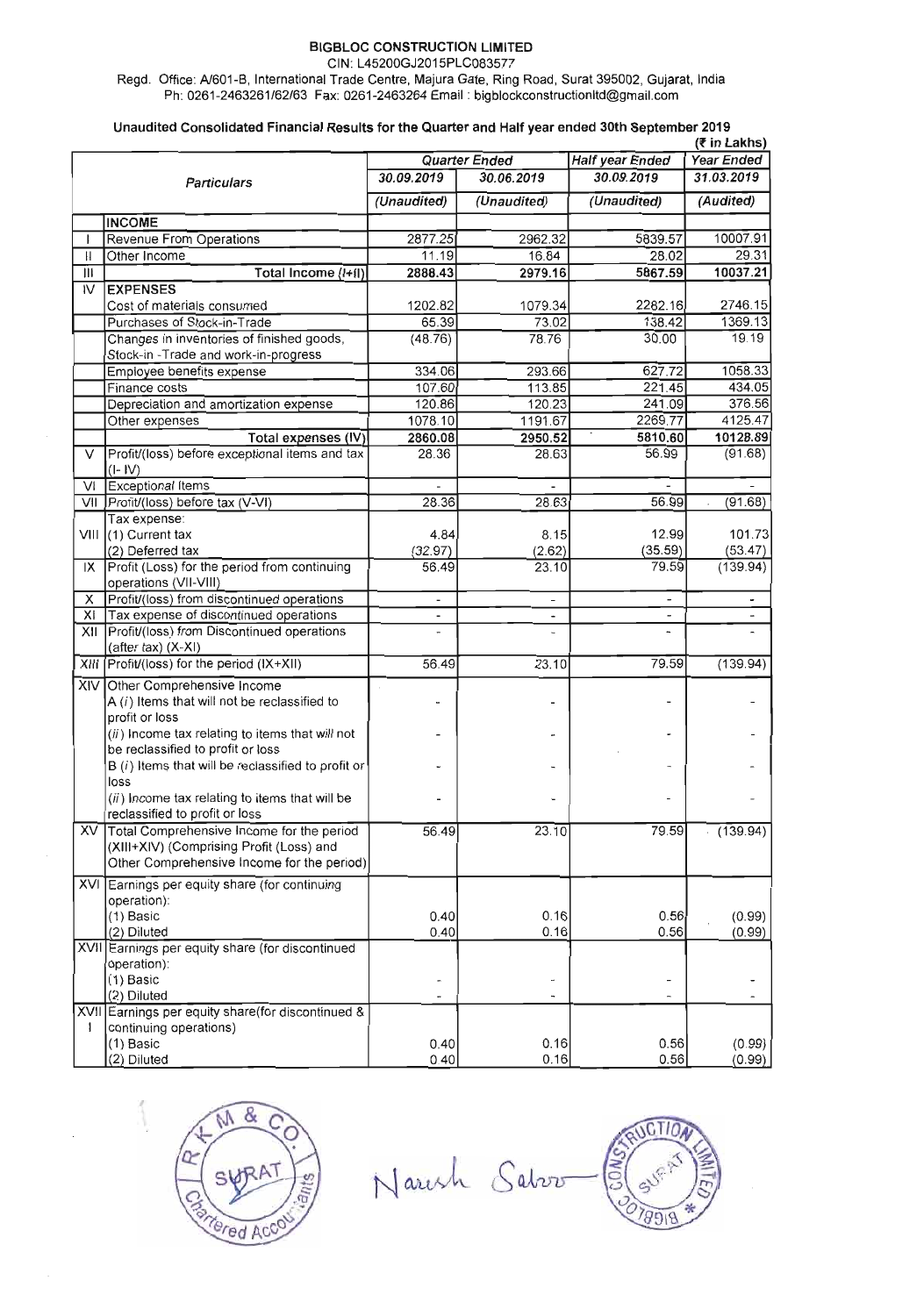#### NOTES:-

- 1 The above Unaudited Consolidated Financial Results were reviewed by the Audit Committee and thereafter approved at the meeting of the Board of Directors of the Company held on 14th November 2019.
- <sup>2</sup> Bigbloc Construction Limited had acquired a wholly owned Subsidiary namely Starbigbloc Building Material Private Limited (Formerly Hilltop Concrete **Privete** Limited) on 25th October 2018, hence comparative figures for quarter and half year ended 30th September 2018 are not available.
- **3** There has been an increase in raw material cost as compared to Previous year mainly due to around 25% increase in prices of Cement.
- 4 Raw material cost is showing an increase as earlier one item of raw material was billed excluding transportation cost, however from the current financial year, the same is being billed including freight charges. Transport cost is included in Other Expenses.
- 5 There is reversal in Deferred Tax Provision as the Tax rate has been reduced from 27.82% to 25.17% in the current year.
- **6** The Board of Directors at its meeting held on May 25, 2018 approved allotment of 500,000 (Five lakhs) warrants convertible into equivalent number of equity shares on preferential basis at Rs 180 per share. The warrants are anti-dilutive in nature, hence their effect is not given in Dilutive EPS.
- 7 The Company has only one segment (AAC Block), therefore segment reporting is not applicable.
- 8 The Figures of quarter ended on 30th September, 2019 are the balancing figures between year to date (Six months) figures up to the second quarter ended on 30th September, 2019 and published unaudited figures in respect of the quarter ended on 30th June, 2019.
- 9 Figures of previous period have been regrouped/ reclassified wherever necessary to facilitate comparison.

Place: Surat Date: 14th November 2019

**Naresh Saboo Managing Director** 

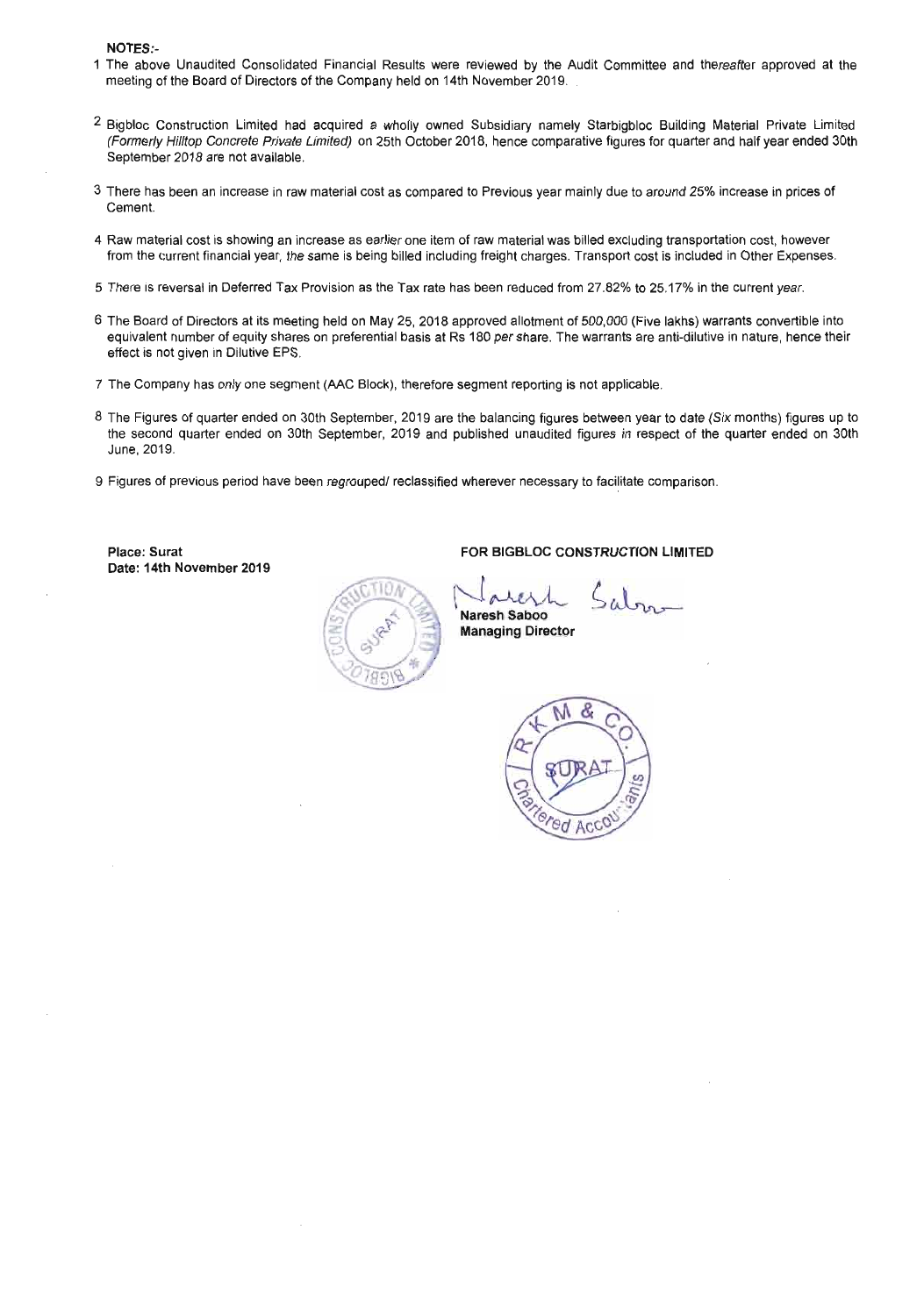**CIN:** L45200GJ2015PLC083577

Regd. Office: N601-B, International Trade Centre, Majura Gate, Ring Road, Surat 395002, Gujarat, India Ph: 0261-2463261162163 Fax: 0261 -2463264 Email : bigblockconstructionItd@gmail.com

#### UNAUDITED CONSOLIDATED STATEMENT OF ASSETS AND LIABILITIES

| (₹ in Lakhs)                                  |                           |                       |  |  |
|-----------------------------------------------|---------------------------|-----------------------|--|--|
| Sr No Particulars                             | As at 30th September 2019 | As at 31st March 2019 |  |  |
|                                               | (Unaudited)               | (Audited)             |  |  |
| <b>ASSETS</b>                                 |                           |                       |  |  |
| 1 Non-Current Assets                          |                           |                       |  |  |
| (a) Property, Plant and Equipment             | 5712.79                   | 5892.54               |  |  |
| (b) Capital Work-in-Progress                  | 45.37                     |                       |  |  |
| (c) Goodwill on Consolidation                 | 539.09                    | 539.09                |  |  |
| (d) Other Intangible Assets                   | 3.24                      | 3.72                  |  |  |
| (e) Financial Assets                          |                           |                       |  |  |
| (i) Investments                               | 2.88                      | 2.88                  |  |  |
| (ii) Loans                                    | 51.21                     | 51.01                 |  |  |
| (f) Other Non-Current Assets                  | 39.01                     | 37.82                 |  |  |
| <b>Total Non-Current Assets</b>               | 6393.59                   | 6527.07               |  |  |
|                                               |                           |                       |  |  |
| 2 Current Assets                              |                           |                       |  |  |
| (a) Inventories                               | 615.00                    | 749.99                |  |  |
| (b) Financial Assets                          |                           |                       |  |  |
| (i) Trade Receivables                         | 2469.88                   | 2480.77               |  |  |
| (ii) Cash & Cash Equivalents                  | 78.59                     | 56.90                 |  |  |
| (iii) Loans                                   | 6.36                      | 24.42                 |  |  |
| (c) Other Current Assets                      | 605.19                    | 385.02                |  |  |
| <b>Total Current Assets</b>                   | 3775.01                   | 3697.10               |  |  |
| <b>Total Assets</b>                           | 10168.60                  | 10224.17              |  |  |
|                                               |                           |                       |  |  |
| <b>EQUITY AND LIABILITIES</b>                 |                           |                       |  |  |
| A Equity                                      |                           |                       |  |  |
| (a) Equity Share Capital                      | 1415.76                   | 1415.76               |  |  |
| (b) Other Equity                              | 1404.06                   | 1324.47               |  |  |
| (c) Share Capital & Premium pending allotment | $\overline{a}$            |                       |  |  |
| <b>Total Equity</b>                           | 2819.81                   | 2740.23               |  |  |
|                                               |                           |                       |  |  |
| <b>B</b> Liabilities                          |                           |                       |  |  |
| 1 Non-Current Liabilities                     |                           |                       |  |  |
| (a) Financial Liabilities                     |                           |                       |  |  |
| (i) Borrowings                                | 1543.55                   | 1749.36               |  |  |
| (b) Deferred Tax Liabilities (net)            | 398.11                    | 433.69                |  |  |
| (c) Other Non-Current Liabilities             | 4.00                      | 4.00                  |  |  |
| <b>Total Non-Current Liabilities</b>          | 1945.66                   | 2187.05<br>$\bar{ }$  |  |  |
|                                               |                           |                       |  |  |
| 2 Current Liabilities                         |                           |                       |  |  |
| (a) Financial liabilities                     |                           |                       |  |  |
| (i) Borrowings                                | 3013.51                   | 2711.55               |  |  |
| (ii) Trade Payables                           | 1686.82                   | 1547.36               |  |  |
| (iii) Other Financial liabilities             | 467.53                    | 790.88                |  |  |
| (b) Other Current Liabilities                 | 126.12                    | 143.68                |  |  |
| (c) Current Tax Liabilities                   | 109.14                    | 103.42                |  |  |
| <b>Total Current Liabilities</b>              | 5403.13                   | 5296.89               |  |  |
| <b>Total Liabilities</b>                      | 7348.78                   | 7483.94               |  |  |
| <b>Total Equity and Liabilities</b>           | 10168.60                  | 10224.17              |  |  |

### FOR BIGBLOC CONSTRUCTION LIMITED

Naresh Saboo Managing Director





 $\bar{z}$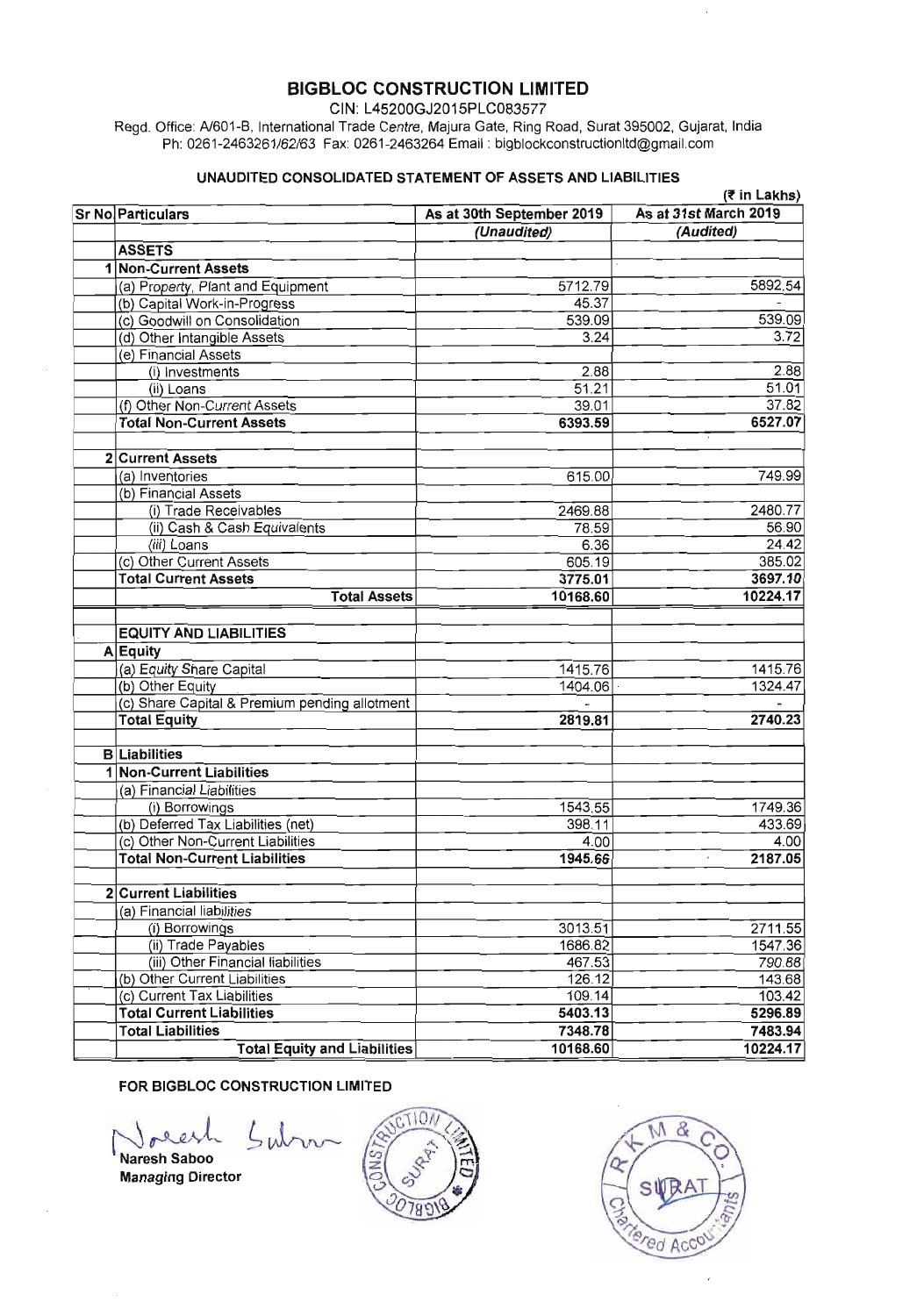### Consolidated Cash Flow Statement for half year ended on 30th September, 2019

| <b>PARTICULARS</b>                                                                                                                                                                                                                                                                                                                                                        | Half year ended<br>30th September,<br>2019                |  |
|---------------------------------------------------------------------------------------------------------------------------------------------------------------------------------------------------------------------------------------------------------------------------------------------------------------------------------------------------------------------------|-----------------------------------------------------------|--|
|                                                                                                                                                                                                                                                                                                                                                                           | (Unaudited)                                               |  |
| A. CASH FLOW FROM OPERATING ACTIVITIES                                                                                                                                                                                                                                                                                                                                    |                                                           |  |
| Net Profit before tax and extra-ordinary items                                                                                                                                                                                                                                                                                                                            | 56.99                                                     |  |
| <b>ADJUSTMENTS FOR:</b><br>Depreciation & Amortization<br>1<br>2 Interest Received Classified as Investment Cash Flows                                                                                                                                                                                                                                                    | 241.09<br>(20.84)                                         |  |
| <b>OPERATING PROFIT BEFORE WORKING CAPITAL CHANGES</b>                                                                                                                                                                                                                                                                                                                    | 277.24                                                    |  |
| <b>ADJUSTMENTS FOR:</b>                                                                                                                                                                                                                                                                                                                                                   |                                                           |  |
| (Increase) / Decrease in Trade Receivables<br>1<br>2 (Increase) / Decrease in Other Assets<br>3 (Increase) / Decrease in Inventories<br>4 Increase / (Decrease) in Trade Payable<br>Increase / (Decrease) in Other Financial Liabilities<br>5.<br>Increase / (Decrease) in Other Current Liabilities<br>6<br>Increase / (Decrease) in Other Non- Current Liabilities<br>7 | 10.89<br>14.93<br>134.99<br>139.46<br>(323.34)<br>(17.55) |  |
| <b>CASH GENERATED FROM OPERATIONS</b>                                                                                                                                                                                                                                                                                                                                     | 236.62                                                    |  |
| Income Taxes Paid<br>1.<br><b>NET CASH FROM OPERATING ACTIVITIES</b>                                                                                                                                                                                                                                                                                                      | 1.95<br>238.57                                            |  |
| <b>B. CASH FLOW FROM INVESTMENT ACTIVITIES</b>                                                                                                                                                                                                                                                                                                                            |                                                           |  |
| 1 Payment for Property, Plant & Equipment<br>2 (Increase) / Decrease in Loans & Deposits<br>3 (Increase) / Decrease in Investments<br><b>Interest Received</b><br>4<br><b>NET CASH USED IN INVESTMENT ACTIVITIES</b>                                                                                                                                                      | (106.23)<br>(220.37)<br>20.84<br>(305.76)                 |  |
|                                                                                                                                                                                                                                                                                                                                                                           |                                                           |  |
| <b>C. CASH FLOW FROM FINANCING ACTIVITIES</b>                                                                                                                                                                                                                                                                                                                             |                                                           |  |
| 1<br>Increase/(Decrease) in Working Capital from Bank<br>Increase/(Decrease) in Term Loans<br>2<br>Money Received against Share Warrant issued<br>3<br>4<br><b>Dividend Paid</b>                                                                                                                                                                                          | 9.23<br>(205.81)                                          |  |
| 5 Dividend Distribution Tax Paid                                                                                                                                                                                                                                                                                                                                          | (7.28)                                                    |  |
| 6 Proceeds from Unsecured Loans<br><b>NET CASH FROM FINANCING ACTIVITIES</b>                                                                                                                                                                                                                                                                                              | 292.73<br>88.88                                           |  |
|                                                                                                                                                                                                                                                                                                                                                                           |                                                           |  |
| NET INCREASE IN CASH & CASH EQUIVALENTS                                                                                                                                                                                                                                                                                                                                   | 21.69                                                     |  |
| CASH AND CASH EQUIVALENTS (OPENING)                                                                                                                                                                                                                                                                                                                                       | 56.90                                                     |  |
| CASH AND CASH EQUIVALENTS (CLOSING)                                                                                                                                                                                                                                                                                                                                       | 78.59                                                     |  |

Naresh Saboo Managing Director



ed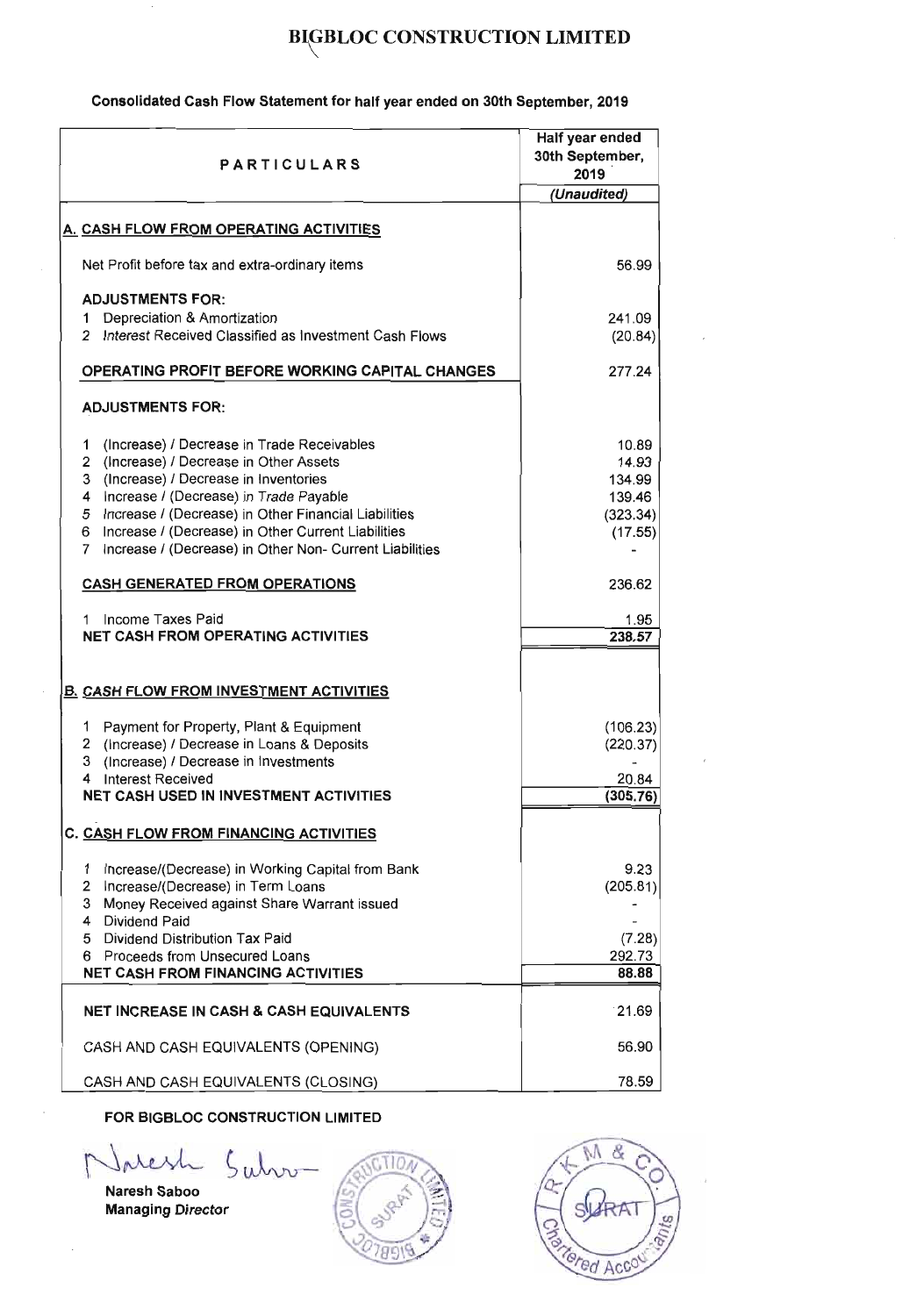# **RKM&CO.**  *Chartered Accountants*



## **INDEPENDENT AUDITOR'S LIMITED REVIEW REPORT**

## To, Board of Directors of **BIGBLOC CONSTRUCTION LIMITED**

- 1. We have reviewed the accompanying Statement of Consolidated Unaudited Financial Results ('the Statement') of **BIGBLOC CONSTRUCTION LIMITED** ('the Company') and its subsidiary (the Parent and its subsidiary together referred to as "the Group") for the quarter and Six Months ended September 30, 2019 which are included in 'Unaudited Consolidated Financial Results for the Quarter and Six Months Ended September 30, 2019, the unaudited consolidated statement of assets and liabilities as on that date and the consolidated statement of cash flows for the six months ended on that date' (the "Statement"), being submitted by the Parent pursuant to the requirement of Regulation 33 of the SEBI (Listing Obligations and Disclosure Requirements) Regulations, 2015, as amended, which has been initialed by us for identification purposes. Attention is drawn to the fact that the statement of cash flows for the corresponding period from April 01, 2018 to September 30, 2018, as reported in the Statement have been approved by the Board of Directors, but have not been subjected to review.
- 2. This Statement, which is the responsibility of the Company's Management and approved by the Board of Directors, has been prepared in accordance with the recognition and measurement principles laid down in Indian Accounting Standard 34' "Interim Financial Reporting" ("Ind AS 34"), prescribed under Section 133 of the Companies Act, 2013, and other accounting principles generally accepted in India. Our responsibility is to express a conclusion on the Statement based on our review.

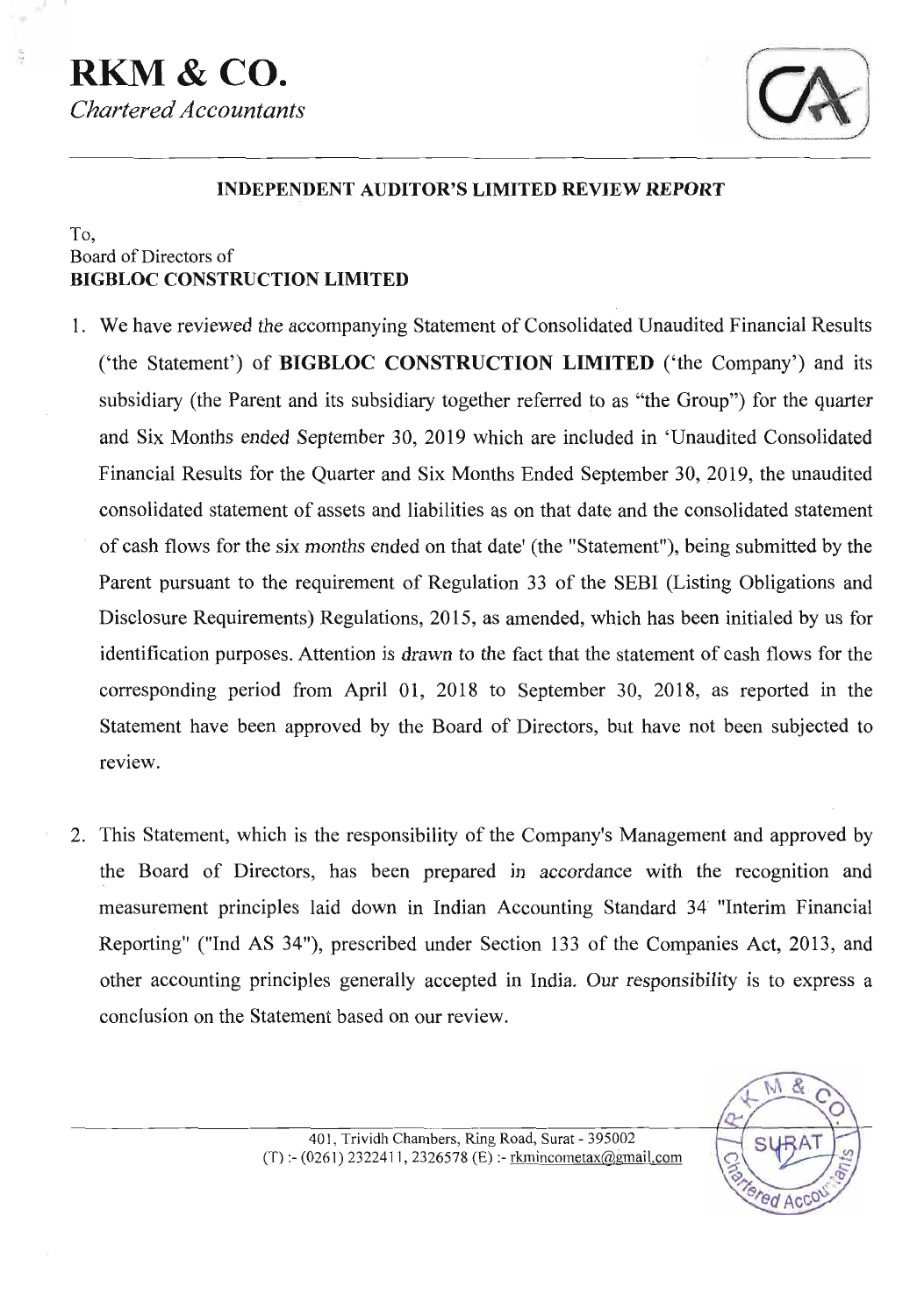# **RKM** & **CO.**  *Chartered Accountants*



3. We conducted our review of the Statement in accordance with the Standard on Review Engagements (SRE) 2410 "Review of Interim Financial Information' Performed by the Independent Auditor of the Entity", issued by the Institute of Chartered Accountants of India. This Standard requires that we plan and perfom the review to obtain moderate assurance as to whether the Statement is free of material misstatement. A review of interim financial information consists of making inquiries, primarily of persons responsible for financial and accounting matters, and applying analytical and other review procedures. A review is substantially less in scope than an audit conducted in accordance with Standards on Auditing and consequently does not enable us to obtain assurance that we would become aware of all significant matters that might be identified in an audit. Accordingly, we do not express an audit opinion.

We also performed procedures in accordance with the circular issued by the SEBI under Regulation **33(8)** of the SEBI (Listing Obligations and Disclosure Requirements) Regulations, 2015, as amended, to the extent applicable.

- 4. This statement includes the results of the following entity:
	- Starbigbloc Building Material Private Limited (Subsidiary)  $\bullet$
- *Based on information provided to us by the management, the company has not provided for Post-Employment Benefits and other long term employee benefits under Defined Benefit Plans on accrual basis but provides the same as and when they become due for payment. This method of accounting of Post-Employment Benefits and other long term employee benefits under Defined Benefit Plans is in deviation with Ind AS – 19 on Employee Benefits. As there is no actuarial report or basis of calculation available with the management of such Post-Employment Benefits and other long term employee benefits, the quantum of deviation cannot be ascertained. If the company had followed the method accounting as per Ind AS –*